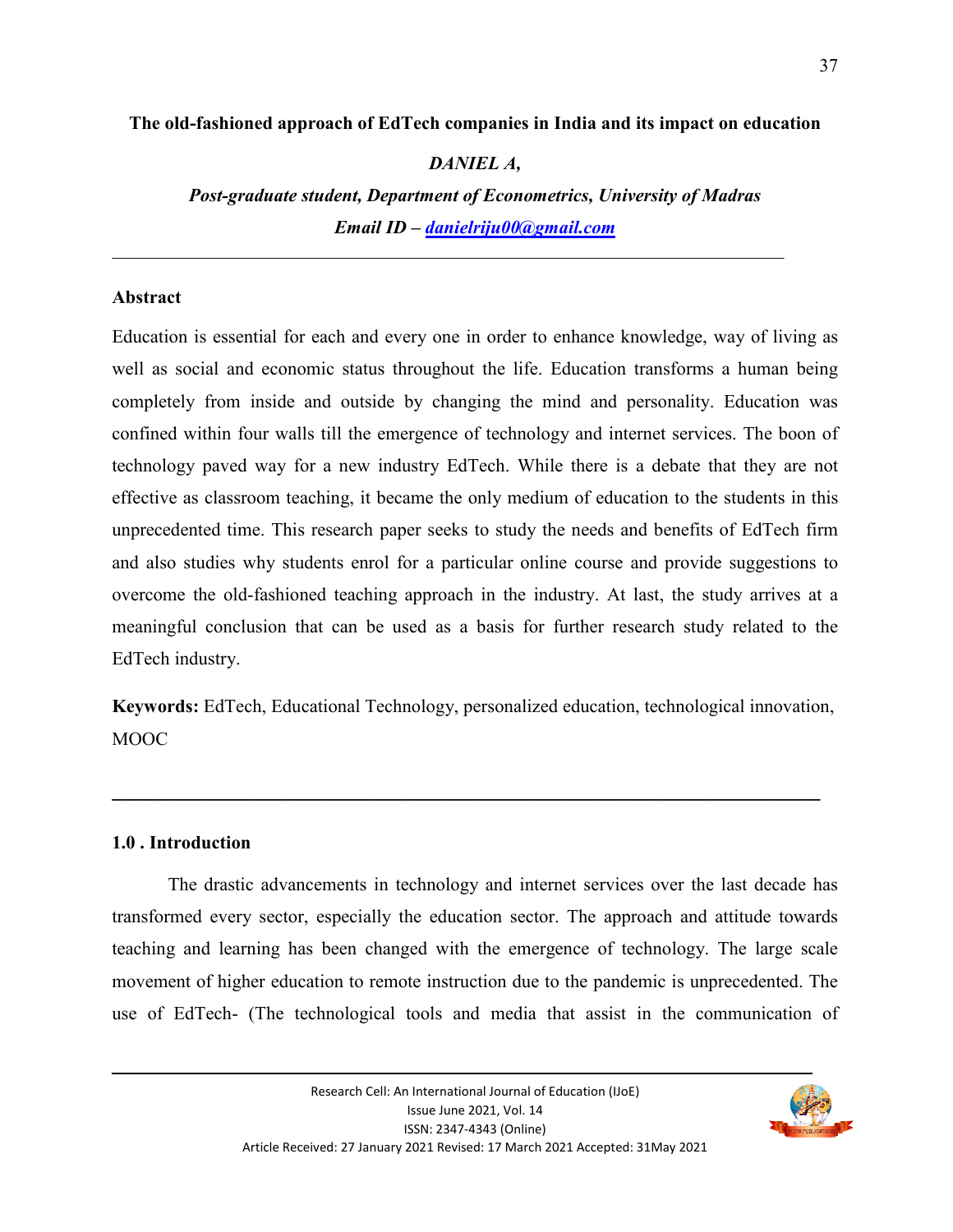knowledge, and its development and exchange.<sup>1</sup>) provides an alternative to physical classes and ensures social distancing, but there is very limited evidence on how EdTech affects knowledge and academic outcomes.

 In today's world the student is expected to use media and internet to get learning experience from all perspectives. Education has become the process of interaction and interpersonal communication development. The role of teacher is to guide and facilitate the student's development. Also, the teacher has to inspire and motivate the students and assist them in their quest for knowledge and skills.

## **2.0. Objectives of the study**

The objectives of the study are as follows,

- 1. To study the need for EdTech in India.
- 2. To find out how beneficial EdTech's are.
- 3. To point out and provide suggestions to the wrong methodology of teaching and learning in the EdTech industry.
- 4. Will explore why the students have subscribed to a particular course with an EdTech firm.

# **3.0. Research methodology**

The data required for this study is collected from both primary and secondary sources.

# **3.1. Primary data**

The primary data for the research is collected through a structured questionnaire with close ended questions.

# **3.2. Secondary data**

.<br>-

The secondary data for the study is collected through various sources like journals, magazines and websites.



 $^{1}$ Joseph Lathan. (n.d.). What is Educational Technology?. University of San Diego. https://onlinedegrees.sandiego.edu/what-is-educational-technology-definition-examples-impact/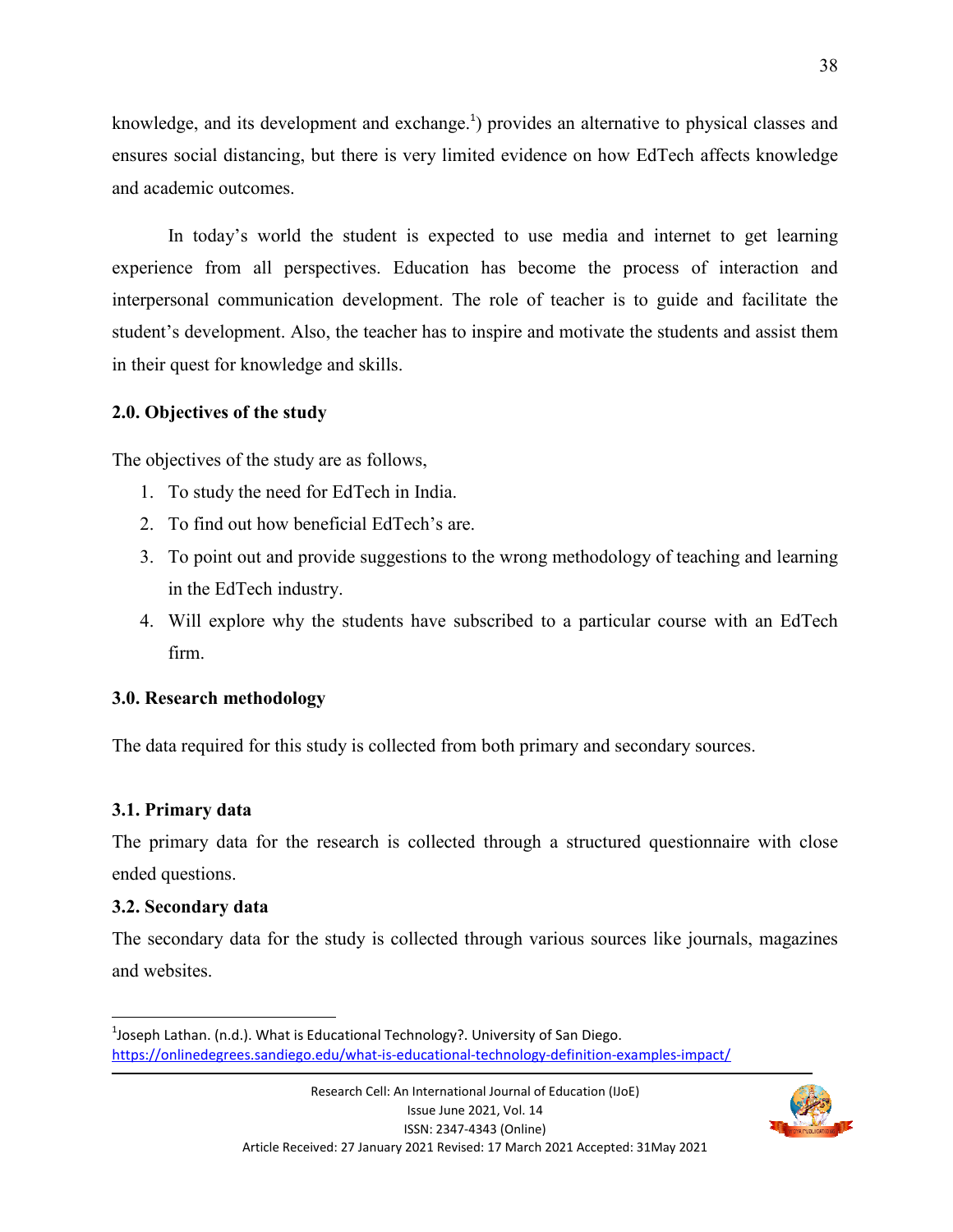#### **3.3. Sampling design**

 The sample size consists of 50 students from the University of Madras pursuing their post-graduation who have subscribed to a course from an EdTech firm or a Massive Open Online Course (MOOC – a course of study made available over the internet without charge to a very large number of people.<sup>2</sup>). This research study is based on a simple random sampling method.

#### **3.4. Limitations of the study**

The various limitations of the study are as follows,

- 1. The study utilizes the data collected from both primary and secondary data. Hence, limitations of these sources apply to the study.
- 2. The study limits itself to a university which offers only arts and science courses. Therefore the results might vary for other types of institutions.

#### **4.0. History of EdTech in India**

.<br>-

 India has come a long way in the usage of Information Technology in the education sector. Tracing back the use of EdTech during the colonial era, it was in 1937 when All India Radio broadcasted educational programs for school children. Then in the year 1985, Computer Literacy and Studies in Schools was introduced. It paved way for the installation of thousands of computers in the upper primary, secondary and higher secondary schools through various programmes of government. The all boundaries and obstacles for learning has been removed with the access to computers and internet.

 National Council of Educational Research and Training (NCERT) has initiated various channels for video materials. These initiatives are utilized majorly in the urban areas where teachers use it as an aid to their classroom teaching. Apart from these initiatives by the government, the year 2014 witnessed a large number of EdTech start-ups which changed the perspective towards EdTech in India. The market size of EdTech in India is estimated to grow 3.7x in the next five years, from \$2.8 Bn (2020) to \$10.4 Bn (2025). (Sandeep Singh, 2020).



<sup>&</sup>lt;sup>2</sup> Ryan Tracey. (2013). The definition of a MOOC. Elearningindustry. https://elearningindustry.com/the-definitionof-a-mooc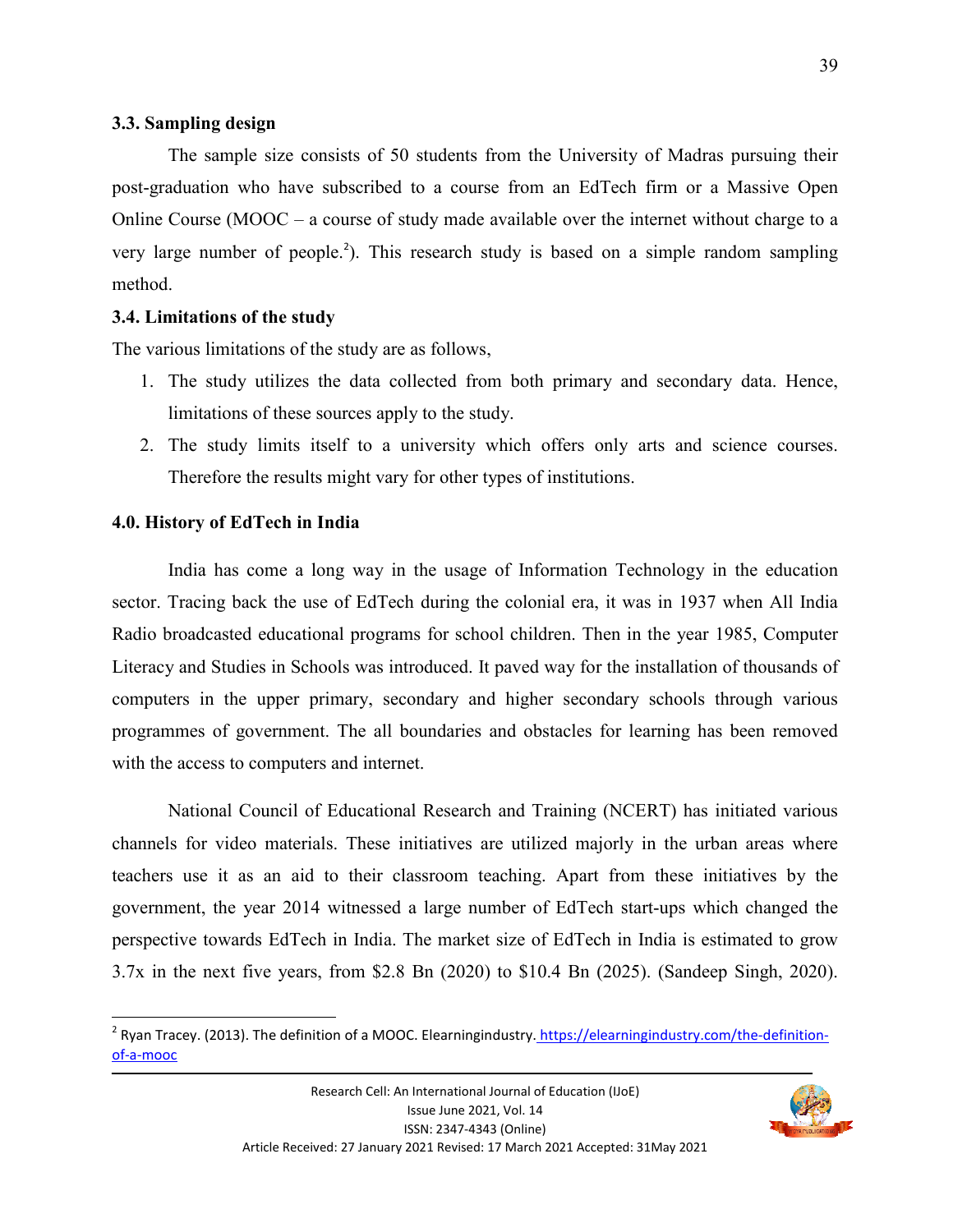Now the EdTech Byjus is also planning for an Initial Public Offering (IPO) in the upcoming year to raise more funds to expand their business operations to other countries.

## **5.0. Need for EdTech in India**

.<br>-

There are three factors namely which led to the growth and need of this industry.

- **Productivity** The ability and the potential of the workforce to use equipment that is more productive than the earlier versions of teaching and learning.
- **Quality labour –** The EdTech industry has created a workforce that is more knowledgeable and adds value to the economic output.
- **Innovation in technology** The industry has identified some problems and addressed with their innovative technologies. They update themselves with the latest technologies to compete in the market. Attributes like critical thinking, emotional intelligence, creative learning and applying theoretical knowledge into practice by building practical applications, are all examples of successful EdTech application.<sup>3</sup>

**6.0. How beneficial are EdTech's?** The pedagogy of the courses has been structured to get best learning outcomes and allows to master tough concepts with ease and develop their skills. They provide a wealth of benefits to the student community in the following ways.

- **24/7 Learning Instead of sitting and learning inside a classroom the EdTech offers** 24/7 access to learn anytime and anywhere in a digital environment. Irrespective of whether the student is at home, school, work, etc., they are able to access their educational content. Additionally, the technology allows students to stay in touch with their teachers or professors. Ed tech experts say simple digital tools can help make learning more accessible if utilized correctly.<sup>4</sup>
- **Personalized education** –Personalised learning means instruction is paced to learning needs, tailored to learning preferences, and tailored to the specific interests of different learners. In an environment that is fully personalised, the learning objectives and content



 $3$ Ashish, C. (2020). How innovations in Ed-Tech are disrupting school education in India?. Higher education digest. https://www.highereducationdigest.com/how-innovations-in-ed-tech-are-disrupting-school-education-in-india/ <sup>4</sup>Brandon, P. (2021). Can Ed Tech make learning more accessible?. Government technology. https://www.govtech.com/education/k-12/Can-Ed-Tech-Make-Learning-More-Accessible.html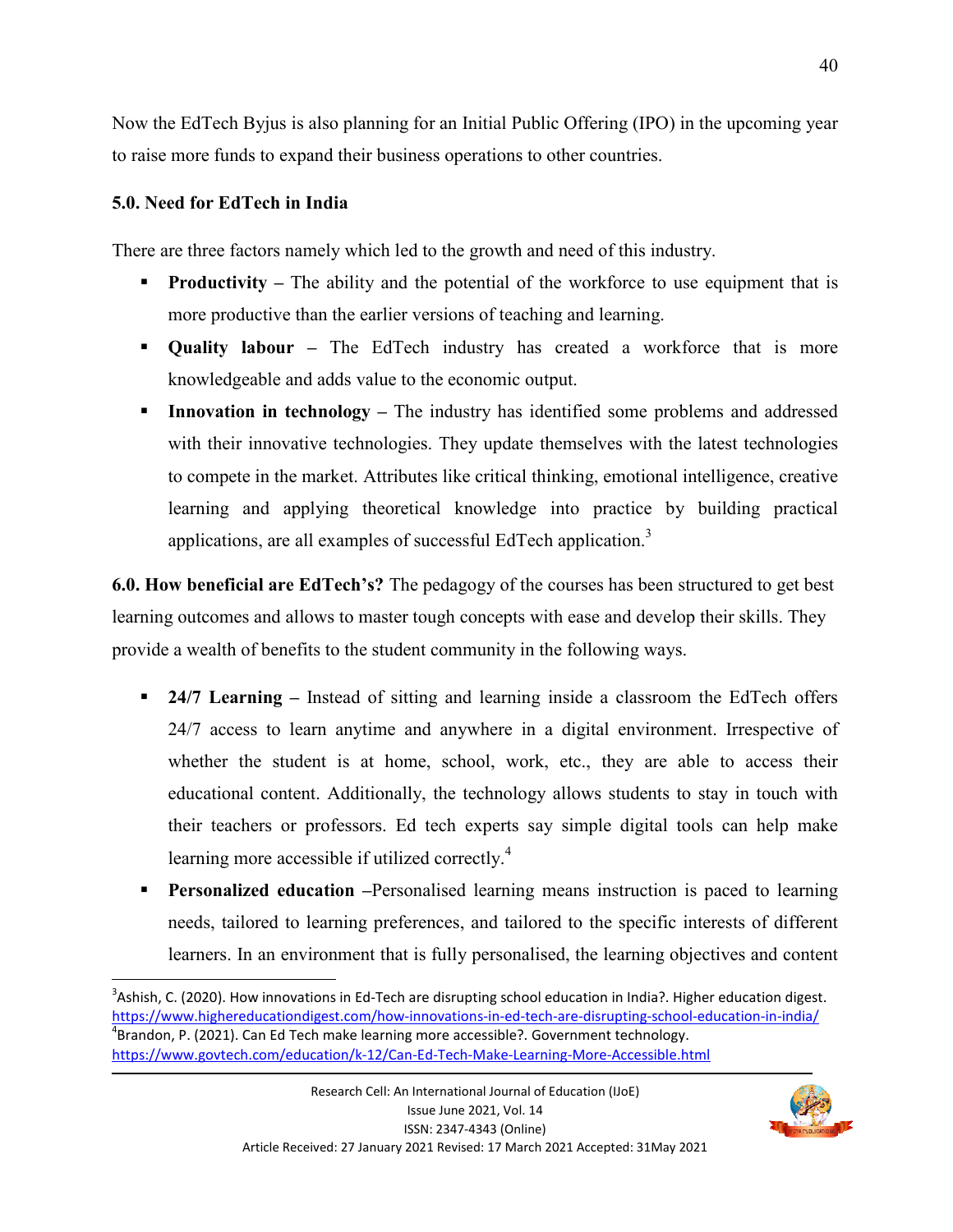as well as the method and pace may vary.<sup>5</sup>Depending upon the skills, strengths, weakness and knowledge of each individual the industry opens up opportunities to customize learning experiences for each of them. Online lectures and video content enables students to pause and replay, hence helps them to fully grasp the concepts.

 **Increased learning –** Irrespective of age groups EdTech has opened up opportunities for all students. Through collaboration tools the students and the educators are more connected on a project or a research, thus enabling them to work together.

## **7.0. The incorrect approach of the EdTech industry**

## **7.1. Exam-oriented & Test-prep approach**

 The major players of the EdTech market in India are Byju's, Doubtnut, Meritnation, Toppr, Gradeup and Vedantu. All these companies focus namely on the competitive exams and the board exams. On their road to success in these agendas they have failed to stress on the critical thinking of the students unlike in European and American education systems. The importance to these examinations puts large amount of pressure in students. Securing a good rank among lakhs of students is considered a supreme excellence.

The online government test-prep coaching in India is a \$23 Mn market, with UPSC and Bank PO being the leading segments.<sup>6</sup> Despite an increase in the number of aspirants for private sector, the craze for a government job is still seen in all parts of the country. These courses specifically tailored for competitive exams prepare individuals only for those exams and does not enhance their knowledge and skills.

## **7.2. Requirement for the degree programmes**

.<br>-

The survey was conducted with 50 respondents studying at the University of Madras who have subscribed to a course from an EdTech website or an MOOC in platforms such as NPTEL and SWAYAM. The following table illustrates the purpose of opting for the courses.

| <b>Purpose of the course</b> | <b>Number of students</b> |
|------------------------------|---------------------------|
|                              |                           |

 $5$ Rishi, K.(2016). Personalised learning: The now and next of Edtech. Inc42. https://inc42.com/resources/personalised-learning-edtech/



<sup>&</sup>lt;sup>6</sup>Omidyarnetwork. (n.d.). Edtech in India – Redseer report 2019-20. https://www.omidyarnetwork.in/wpcontent/uploads/2020/06/20200527-EdTech-Report-Omidyar-V6.pdf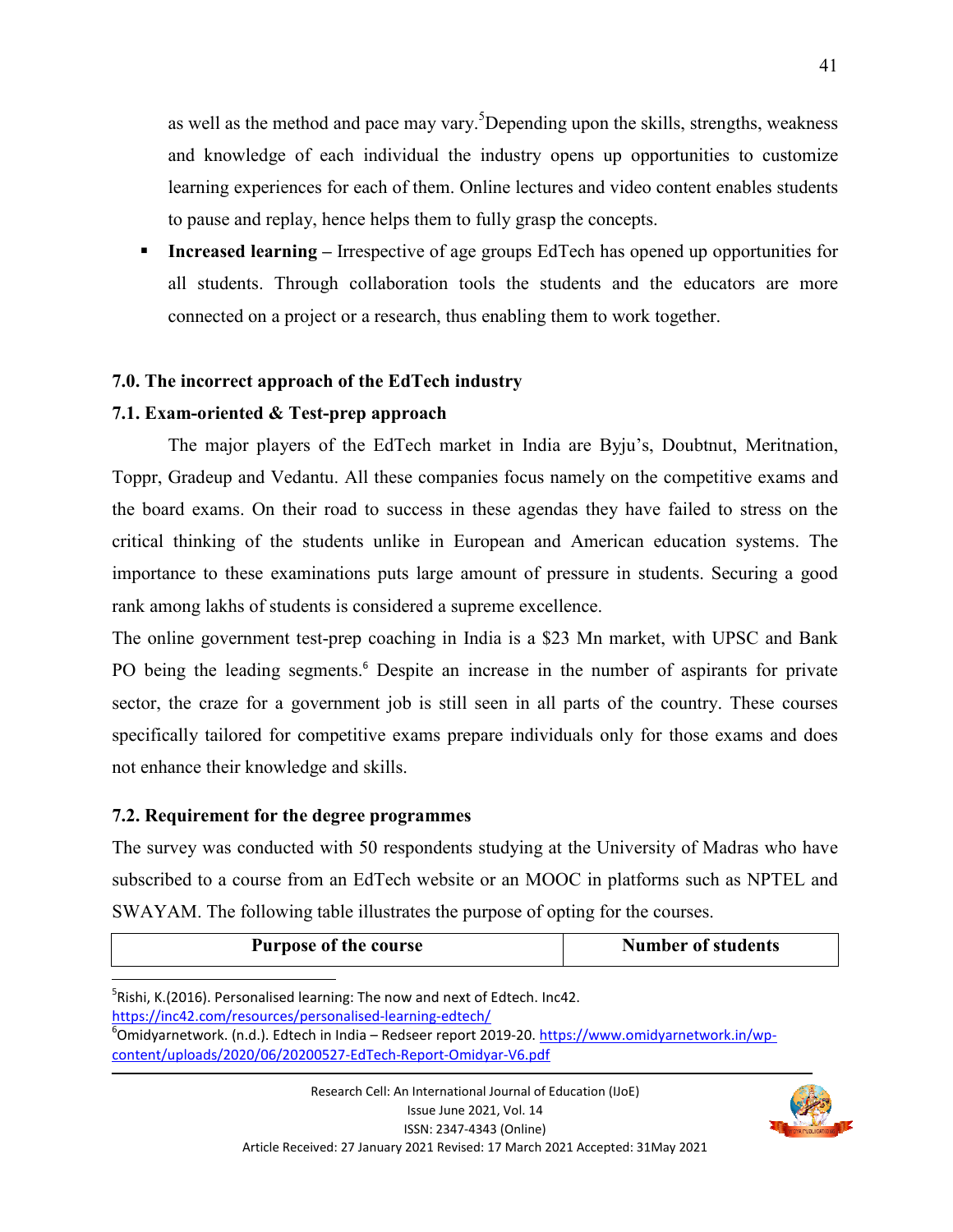| Test-prep                                   |  |
|---------------------------------------------|--|
| Requirements for the post-graduation course |  |
| Enhancement of skills                       |  |

 It is evident from the above table that majority of the students enrol for a course in MOOC as a requirement to complete their post-graduation degree. Namely, students opt for a four or eight week course. Students tend to opt for the course only for the sake of obtaining the certificate to be submitted in their respective universities. A couple of students have enrolled for their testprep, mostly for the government jobs. And only three students have enrolled to enhance their knowledge and skills. This is the pathetic situation of higher education sector in India. Only very few students would like to enhance their skills and enhance their career growth.

## **Findings**

The various findings of the study are as follows,

\*The EdTech companies are beneficial to the student community in terms of accessibility and personalized education which results in increased learning and collaboration.

\* The majority of the EdTech companies focus only on the competitive exams which essentially prepares students only for those exams and does not hone their knowledge and skills.

\*Students pursuing studies in a university or a college opts for an online course only for the sake of a requirement for their degree programmes and a negligible amount of students opt for the sake of enhancement of their skills.

## **Conclusion**

To conclude the following suggestions can be taken up by the EdTech industry,

• The industry should focus on the integral development of an individual rather than being a virtual coaching centre for competitive exams. This would enhance the students to be more creative and think out of the box, as this particular element is lacking in the Indian society. Also, this would help them to critically think and analyse, instead of mere rote learning. For instance, Khan Academy does not merely focus on exams, they focus on

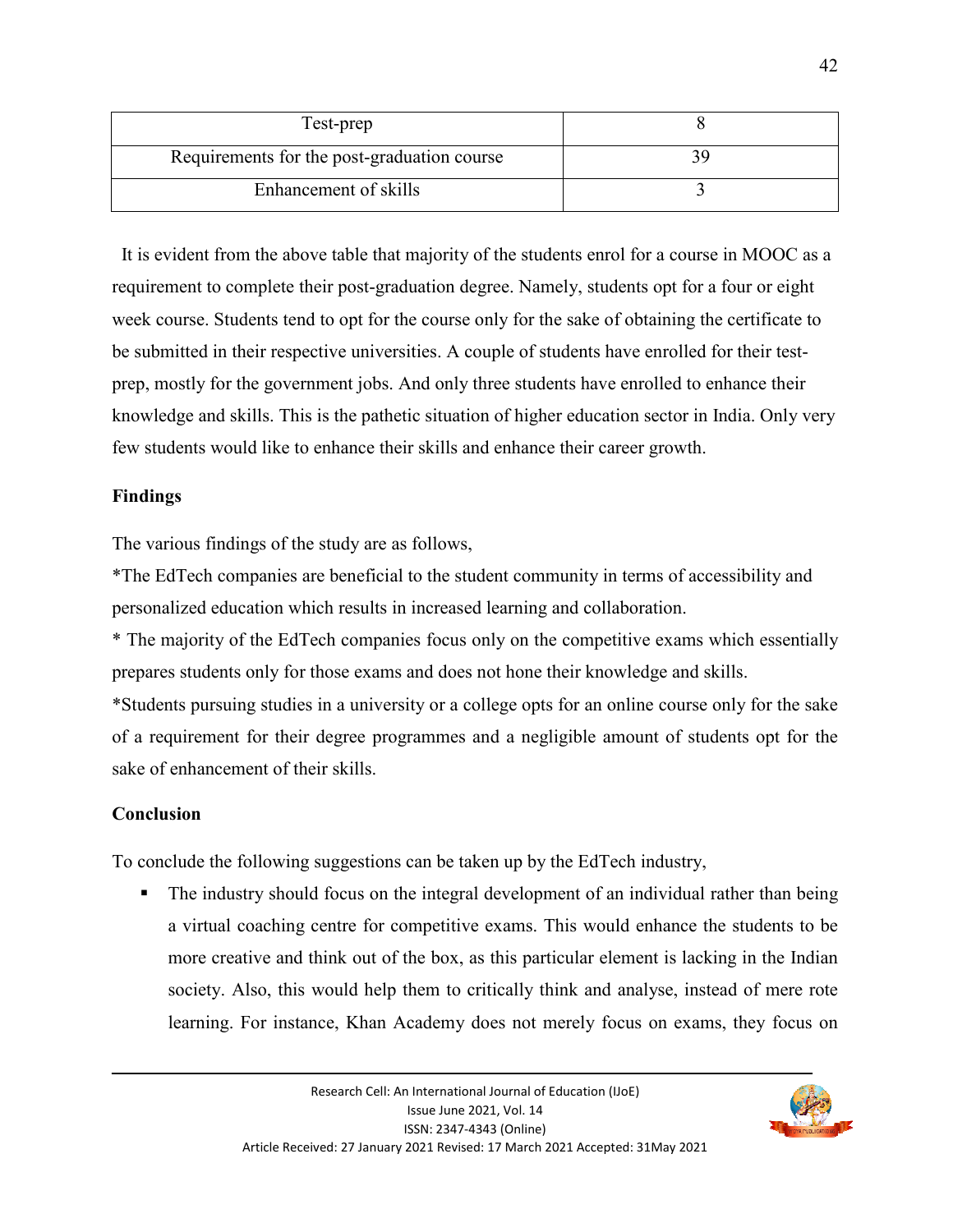making difficult concepts easier for students to grasp with examples such that they impart knowledge and remember it forever.

 An awareness must be raised among the students of colleges and universities across the country on honing their skills with the use of MOOC's and EdTech, instead of enrolling for a course just for the sake of a certificate or as a requirement to their degree programme. This would enable more students to opt for courses as per their interest and helps them in their career development. The universities can take up the initiatives to stress-out the importance of hard skills and soft skills which is very essential in the job market today.

### **References**

- 1. Ananthakrishnan, G. (2019). Do exams throttle India's education system?. The Hindu. https://www.thehindu.com/opinion/op-ed/do-exams-throttle-indias-educationsystem/article27902242.ece
- 2. Fairlie, R., &Loyalka, P. (2020). Schooling and Covid-19: lessons from recent research on EdTech. npj Science of Learning, 5(1), 1-2.
- 3. Goswami, C. (2014). Role of Technology in Indian Education. International Proceedings of Economics Development and Research, 79, 6.
- 4. Miglani, N., & Burch, P. (2019). Educational technology in India: The field and teacher's sensemaking. Contemporary Education Dialogue, 16(1), 26-53.
- 5. News24. (2016). Importance of education. News24. https://www.news24.com/news24/MyNews24/importance-of-education-20161004#
- 6. Sahay, S. (2016). A historical review of educational technology in schools in India: Past, present and the future. Research gate. https://www.researchgate.net/publication/336591365\_A\_Historical\_Review\_of\_Educatio nal Technology in Schools in India Past Present and the Future
- 7. Sandeep Singh. (2020). The future of education: Indian startups chase \$10 BnEdtech opportunity. Inc42. https://inc42.com/datalab/the-future-of-education-indian-startupschase-10-bn-edtech-market/